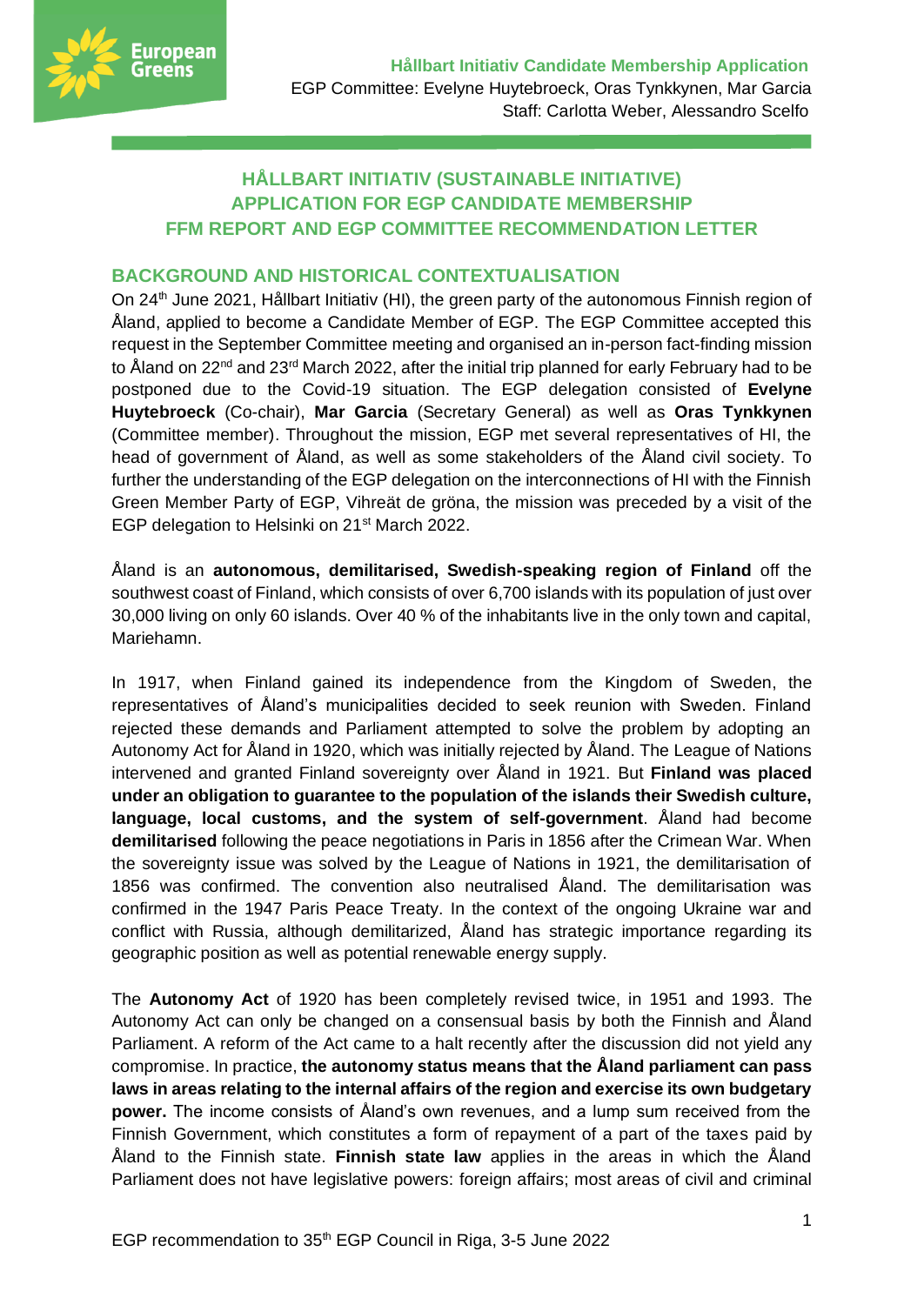

law; the court system; customs; state taxation. Åland has one representative in the **Finnish Parliament**. 1

Åland's political parties are independent from Finnish parties. As such **the political parties are formally registered organisations** due to the fact that Åland has no own party legislation and Finnish organisational legislation applies to Åland's political parties. The current multiparty system is still quite recent and only fully developed since the end of the 1990s.

**Hållbart Initiativ** itself is a young and small party. A previous green party established in 1985 held two seats in the Åland parliament but seized to exist in 1991. In the parliamentary elections in 2015, 5 candidates were running on a list called Alternative Initiative, without an official party being founded. None of the candidates were elected but there was a will to move forward with the political project to foster democratic sustainability. The party under the name Sustainable Initiative, in reference to the previous Alternative Initiative, was founded in June 2019, just four months before the Åland parliamentary elections in October. HI ran with 25 candidates on its list and managed to win 2 seats out of 30 (8.3% of the vote) and took part of the governmental negotiations which led to a participation in the Åland government in their very first election. The **government since 2019** consists of four parties with one supporting party (Future of Åland): centre/centre-right Åland Centre Party (ALDE), right-wing Moderate Coalition for Åland (ALDE), the right-wing Eurosceptic Non-aligned Coalition and the green HI, under Premier Veronica Thörnroos from the Centre Party.

At the same time in 2019, local elections were held, and HI obtained **three local councillors**  and is now represented in three out of 16 municipalities in Åland.

Hållbart Initiativ has one ministerial portfolio: The party's co-leader **Alfons Röblom** is **Minister of Development, Climate, Environment, Energy and Higher Education**. (The portfolio also includes housing and planning.) As part of the portfolio, the minister is responsible for the development of on- and offshore wind turbines that could see a massive upscaling of renewable energy supply for Åland, and potentially neighbouring countries.

#### **LIST OF ORGANISED MEETINGS**

Prior to the two-day fact-finding mission, the EGP delegation met with representatives of its Finnish Member Party Vihreät de gröna on 21<sup>st</sup> March 2022 in Helsinki to discuss HI's application to the EGP.

#### **Vihreät de gröna**

- Sarianna Mankki, International Secretary
- Veli Liikanen, Secretary General

#### **Hållbart Initiativ**

Erica Scott, Co-leader and parliamentary group political adviser, chairperson of the Police Council

<sup>&</sup>lt;sup>1</sup> Currently an MP from HI's governmental party Centre Party (ALDE).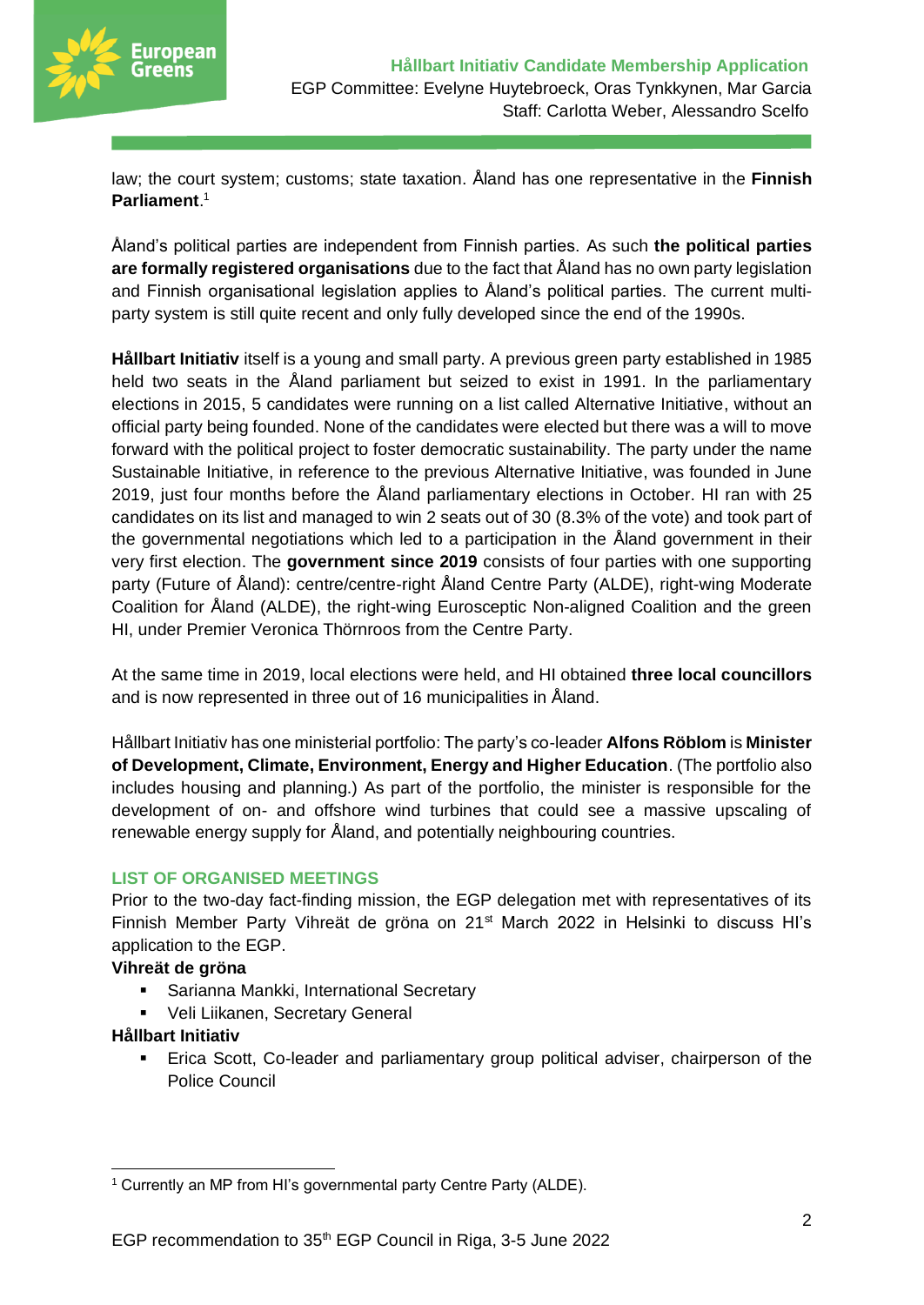

- Alfons Röblom, Co-leader and Minister for Development Aid with responsibility for environment, energy, planning, construction and housing issues and the University of Åland
- **Annette Bergbo, Member of Parliament and vice chairperson of parliamentary group,** Member of the Law and Culture Committee, Deputy in the self-government policy committee
- Annica Sviberg, Chairperson of the Board of Directors and finance
- Simon Holmström, Member of Parliament and Member of the Parliament Committee on Social Affairs & the Environment, Substitute in the Nordic Council

## **Åländska Centern - Centre Party**

- Veronica Thörnroos, Party Leader and Premier of Åland
- **E** Harry Jansson, Deputy Premier

## **Ålandsbanken - Bank of Åland**

▪ Peter Wiklöf, CEO

## **Åland Peace Institute**

- Sia Spiliopoulou-Åkermark, Director
- [Petra Granholm,](https://peace.ax/en/kontakt/petra-granholm/) Research coordinator and head of the Åland mediation office
- **EXECT** Liz Lindvall, information officer

#### **Regnbågsfyren**

■ Sofia Enros, Operations Manager

## **CONCLUSIONS**

#### **Evaluation of Hållbart Initiativ**

**Note:** *For details on the party structure, political programme and activities, please refer to HI's application file.*

The meetings between EGP and HI leadership were the first official meetings as HI was not able to participate in EGP Councils or other in-person events since its application due to the pandemic.

The EGP Committee has found Hållbart Initiativ to be a young party that has despite its short history already established itself quite well in the specific environment of Åland's political landscape and is still growing. It can rely on stable public funding for the party besides the budget for the parliamentary group. Further, amongst Åland's political parties, it has the biggest presence on social media and following the climate strikes, which also took place in the region, environmental issues are a priority of the Åland electorate as well.

**Hållbart Initiativ has filled a political vacuum in Åland, emphasising sustainability as a transversal concept throughout its programme without positioning the party itself clearly on the right or left of the political spectrum**. With this strategy it seemed to cater to the appetite of the electorate as especially non-voters turned out at the ballot to cast their vote for Hållbart Initiativ. HI aims to make a difference in policy-making process with the objective of making the island sustainable and onboarding different groups of society. Especially the tourism industry is an important topic for HI as it is one of the drivers of the local economy but also has a massive impact on the sustainability of the islands.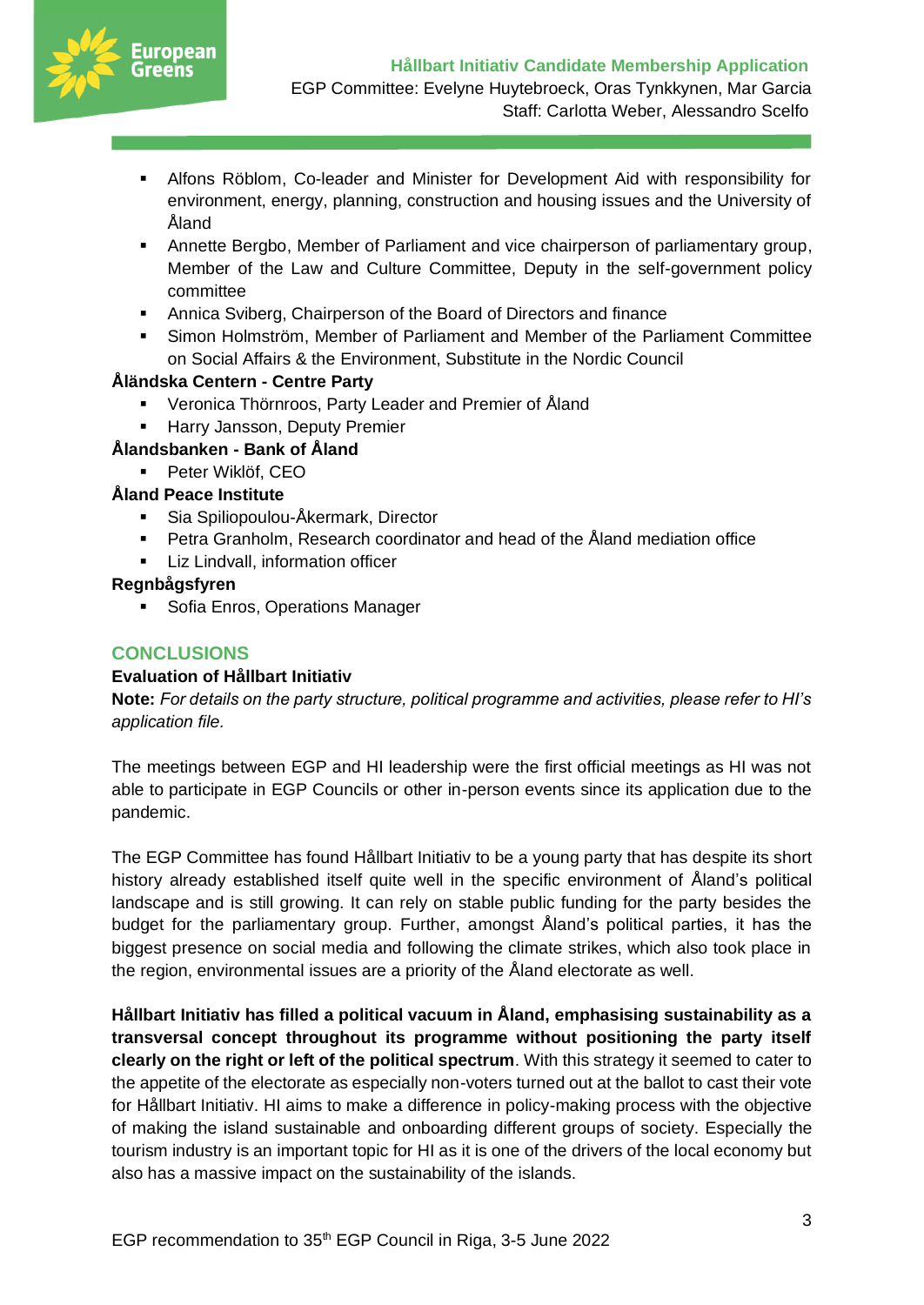

Following its electoral success in 2019, HI was able to achieve big concessions from its coalition partners in the governmental agreement as many of their programme demands can be found in the agreement: climate law, strong legislative framework on water, nature protection, investing in science and university research, etc. But their impact remains of course limited as a small coalition partner and a lot of efforts have to be invested to push for reform and alternative solutions with its government partners that have been in politics for a long time.

HI's relations with **civil society** mostly stem from party founders and members coming from civil society movements themselves, but there are no structural relationships with the party. This is due to the specific setup of Åland: with only 30,000 inhabitants it is a **close-knit community where it is easy to get access to decision-makers and politicians** and it hence less crucial to set up formal connections of NGOs to political parties. Secondly, as HI was founded shortly before the elections in 2019 and directly went into government, their relationships to other stakeholders have been established through government participation and parliamentary representation.

HI's connection to the EU level is so far quite limited as Åland is not represented through Members of the European Parliament. However, within the Nordic Council, HI sends on MP as a substitute. HI's minister Alfons Röblom is representing Åland in the Nordic Council of Ministers in the Council for Sustainable Growth, Council for Environment and Climate, and Council for Education and Research.

#### **Relations with EGP Member Vihreät de gröna**

Vihreät de gröna and HI hold regular meetings since the beginning of last year, but their political cooperation remains limited due to Åland's specificities and as the population is Swedish speaking, there is a close relationship to Sweden, and also a higher interest in Swedish politics than in Finnish.

The board of Vihreät de gröna has communicated to EGP that it supports Hållbart Initiativ's application and has no objections about the party becoming a Candidate Member and subsequently a Full Member with two delegates and one vote at EGP Councils.

#### **Final conclusion and remarks**

EGP acknowledges HI's vision to centre green issues at the heart of Åland's policymaking and its ambitions for government participation as a new political actor, as well as its self-critical assessment of opportunities and challenges as small governmental partner. The party is keen to work on inclusivity and equality. HI is the only innovative political party in Åland when it comes to its content as well as structure. The party has carved out a space for itself in the unique political landscape and can benefit from mutual exchanges within the European Green Family to further consolidate and grow its political capital. Especially since the party applies a European in its daily political work, for instance when it comes to issues such as climate and they also foster international partnership, e.g., by participating in the UN's Stockholm 50+ event.